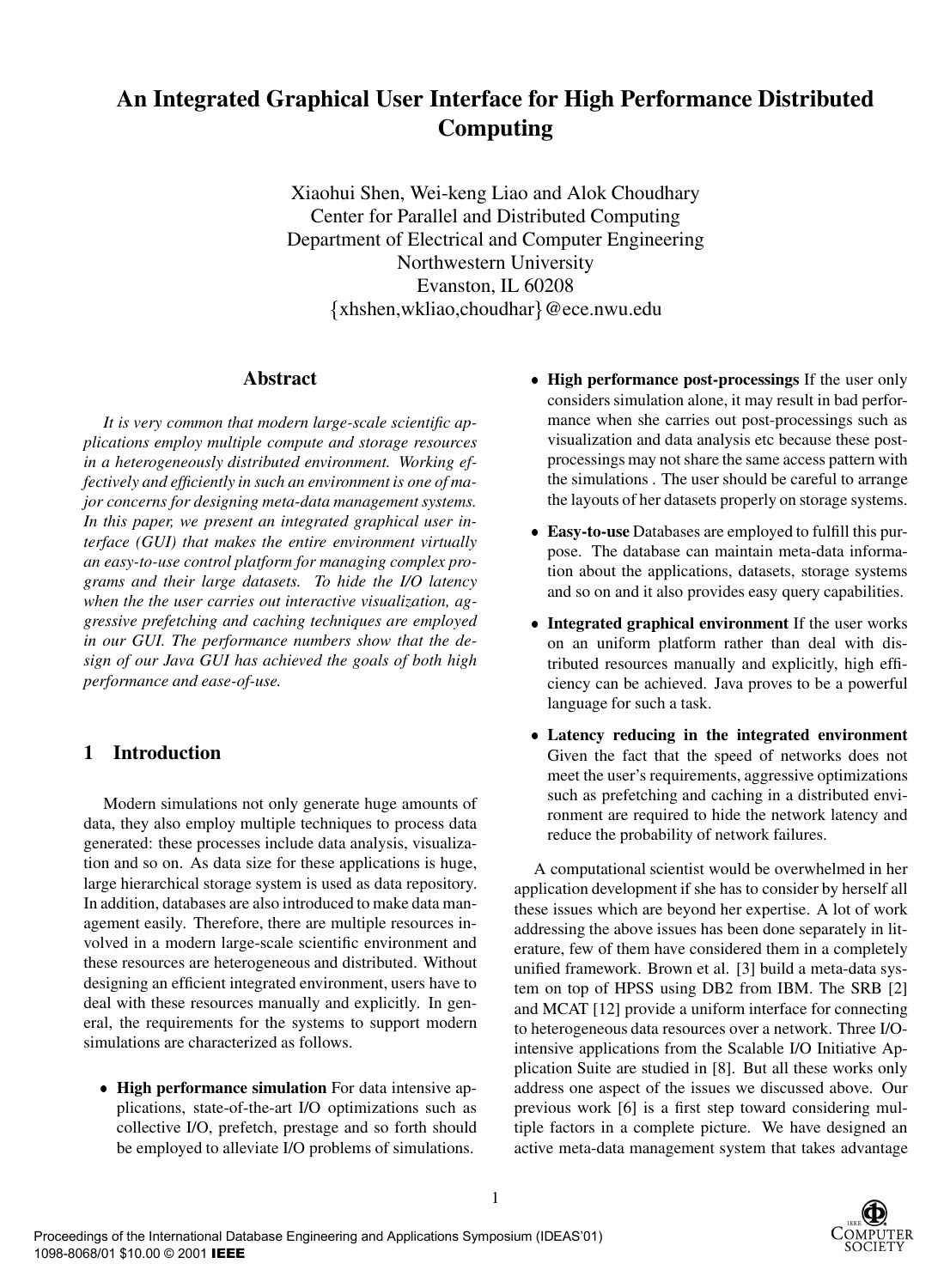of state-of-the-art I/O optimizations as well as maintaining ease-of-use features by employing relational database techniques. In this paper, we present further considerations about integrated environment and its optimizations in a distributed environment based on our previous work. We make the following contributions:

- Present a high performance data management system in which database performs an active role in making I/O strategies, as well as managing huge amounts of data easily.
- Present the design of an integrated graphical environment in Java for large-scale scientific applications in a distributed environment. In our unified framework, users work only on their local machines and our GUI hides all the details of distributed resources. Users can launch the parallel application, carry out data analysis and visualization, query databases and browse the tables in an uniform interface.
- Present an I/O latency reducing scheme which significantly improves I/O response time when the user carries interactive visualization.

The remainder of the paper is organized as follows. In Section 2 we introduce an astrophysics application and a parallel volume rendering application that we used in our work. A shorthand notation is also introduced for convenience. In Section 3 we give an overview of our design of meta-data systems (MDMS). We present our design of the integrated Java graphical environment for scientific simulations in Section 4. The functions and the inner-mechanisms that GUI provides are presented. In Section 5 we present our I/O latency reducing techniques. Finally we conclude our paper in Section 6.

## **2 Introduction to Applications**

Our first application, called Astro-3D or astro3d [1] henceforth, is a code for scalably parallel architectures to solve the equations of compressible hydrodynamics for a gas in which the thermal conductivity changes as a function of temperature  $\frac{1}{1}$ .

From computer system's point of view, the application just generates a sequence of data and dumps them on storage. Later, the user may visualize the datasets in which she



**Figure 1. Three-tiered architecture.**

may be interested. In Astro-3D for example, it generates six datasets such as temperature, pressure, etc. for each iteration in one run. Each of these datasets is written in a single file. Therefore, a data file is uniquely identified by dataset name, run id and the iteration number. We make the following notations to express a data file by concatenating the dataset name, run id and iteration number: *dataset-runiditeration*. For example, if the temperature is dumped at the first iteration in the fifth run, it is notated as *temperature-5-1*; if the pressure is dumped at the second iteration in the sixth run, it is expressed as *pressure-6-2* and so on.

Our second application is a parallel volume rendering code (called volren henceforth). It generates a 2D image by projection given a 3D input file. The algorithm is described as follows: The data points of the input file are at the corners of cubic cells. The entire data volume is a rectangular solid made up of these cells. An orthographic projection is done through the volume parallel with one of its three axes. One of the 2 faces of the data volume that are vertical to the projection is used as the image. If there are M x N data points in this face, there are  $(M-1)$  x  $(N-1)$  pixels in the image. There is one line of projection per pixel. The densities in the stack of cells along this line are added (until their sum is 1.0), and the result becomes the alpha and grey value for that pixel. The command-line arguments include number of iterations per run, sizes of input files and so on.

From computer system's point of view, again, volren just reads a 3D input file and creates an 2D image file for each iteration per run. For example, volren may generate four image files (*image-5-1, image-5-2, image-5-3, image-5-4*) given four input data files at the fifth run.

## **3 Design of Meta-data Management System (MDMS)**

Figure 1 shows a novel architecture we proposed in [6]. The three-tiered architecture contains three key com-



<sup>&</sup>lt;sup>1</sup>The code has been developed to study the highly turbulent convective envelopes of stars like the sun, but simple modifications make it suitable for a much wider class of problems in astrophysical fluid dynamics. The algorithm consists of two components: (a) a finite difference higherorder Godunov method for compressible hydrodynamics, and (b) a Crank-Nicholson method based on nonlinear multigrid method to treat the nonlinear thermal diffusion operator. These are combined together using a time splitting formulation to solve the full set of equations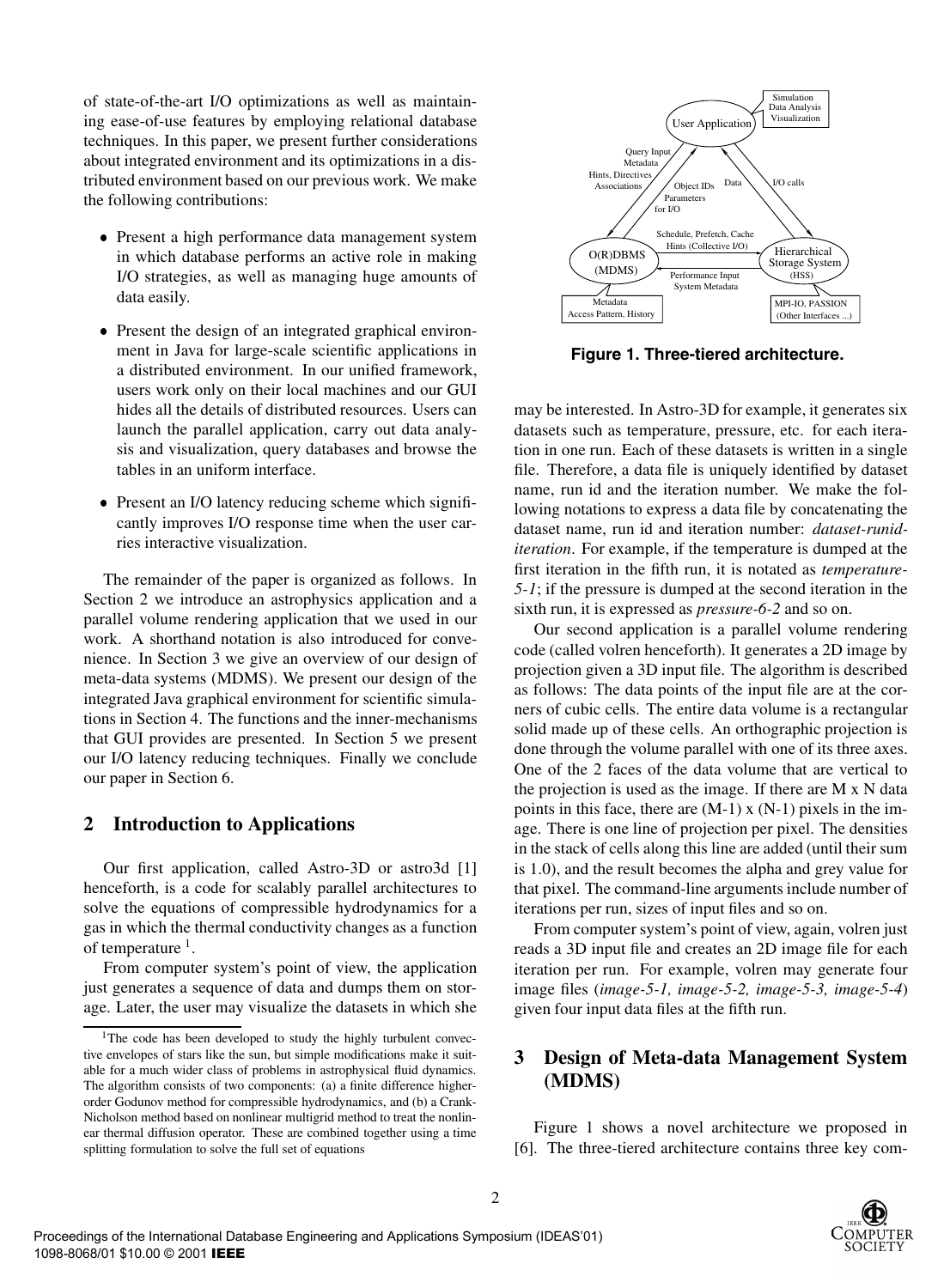ponents: **(1)** parallel application, **(2)** meta-data management system (MDMS), and **(3)** hierarchical storage system (HSS). These three components can co-exist in the same site or can be fully-distributed across distant sites. The MDMS is an active part of the system: it is built around an OR-DBMS [16, 15] and it mediates between the user program and the HSS. The user program can send query requests to MDMS to obtain information about data structures that will be accessed. Then, the user can use this information in accessing the HSS in an optimal manner, taking advantage of powerful I/O optimizations like collective I/O [17, 5, 11], prefetching [10], prestaging [7], and so on. The user program can also send *access pattern hints* to the MDMS and let the MDMS to decide the best I/O strategy considering the storage layout of the data in question. These access pattern hints span a wide spectrum that contains interprocessors I/O access patterns, information about whether the access type is read-only, write-only, or read/write, information about the size (in bytes) of average I/O requests, and so on. In this section, we give an overview of our MDMS designs.

Our MDMS tries to keep meta-data information summarized as follows.

 It stores information about the abstract storage devices (ASDs) that can be accessed by applications. By querying the  $MDMS<sup>2</sup>$  the applications can learn where in the HSS their data reside (i.e., in what part of the storage hierarchy) without the need of specifying file names. They can also access the performance characteristics (e.g., speed) of the ASDs and select a suitable ASD (e.g., a disk subsystem consisting of eight separate disk arrays) to store their datasets.

 It stores information about the *storage patterns* and *access patterns* of data sets. For example, a specific multidimensional array that is striped across four disk devices in round-robin manner will have an entry in the MDMS. The MDMS utilizes this information in a number of ways. The most important usage of this information, however, is to decide a parallel I/O method based on *access patterns* (*hints*) provided by the application. By *comparing* the storage pattern and access pattern of a dataset, the MDMS can, for example, advise the HSS to perform collective I/O [9] or prefetching [10] for this dataset.

 It keeps meta-data for specifying access history and trail of navigation (not covered in this abstract).

Notice that the MDMS is not merely a data repository but also an *active* component in the overall data management process. It *communicates* with applications as well as the HSS and can *influence* the decisions taken by the both.

Figure 2 shows the MDMS database tables and Figure 3



**Figure 2. Internal representation in MDMS.**



**Figure 3. Selecting an I/O optimization.**

shows the MDMS internal optimization mechnisms.

## **4 Design of Java Graphical User Interface**

## **4.1 Architecture of Integrated Java GUI**

As it is distributed in nature, our programming environment involves multiple resources across distant sites. Consider our current working environment, we are working on local HP or SUN workstations, the visualization tools are installed on a Linux machine, our database (POST-GRESQL) is located on another machine and our parallel applications run on a 16 node IBM SP2. Although these machines are within our department, they could be distributed across any places on Internet.

When a user starts to work in such a distributed environment, she needs to go through the following procedures:

- **(1)** log on to SP2 and submit the parallel application.
- **(2)** When the application is finished, she needs to log on to the database host and use native SQL language to inspect the database to find datasets she would be interested in for visualization.
- **(3)** When the user is interested in a particular dataset, she would transfer the data file explicitly, for example us-



<sup>&</sup>lt;sup>2</sup>These queries are performed using user-friendly constructs. It would be very demanding to expect the user to know SQL [14] or any other query language.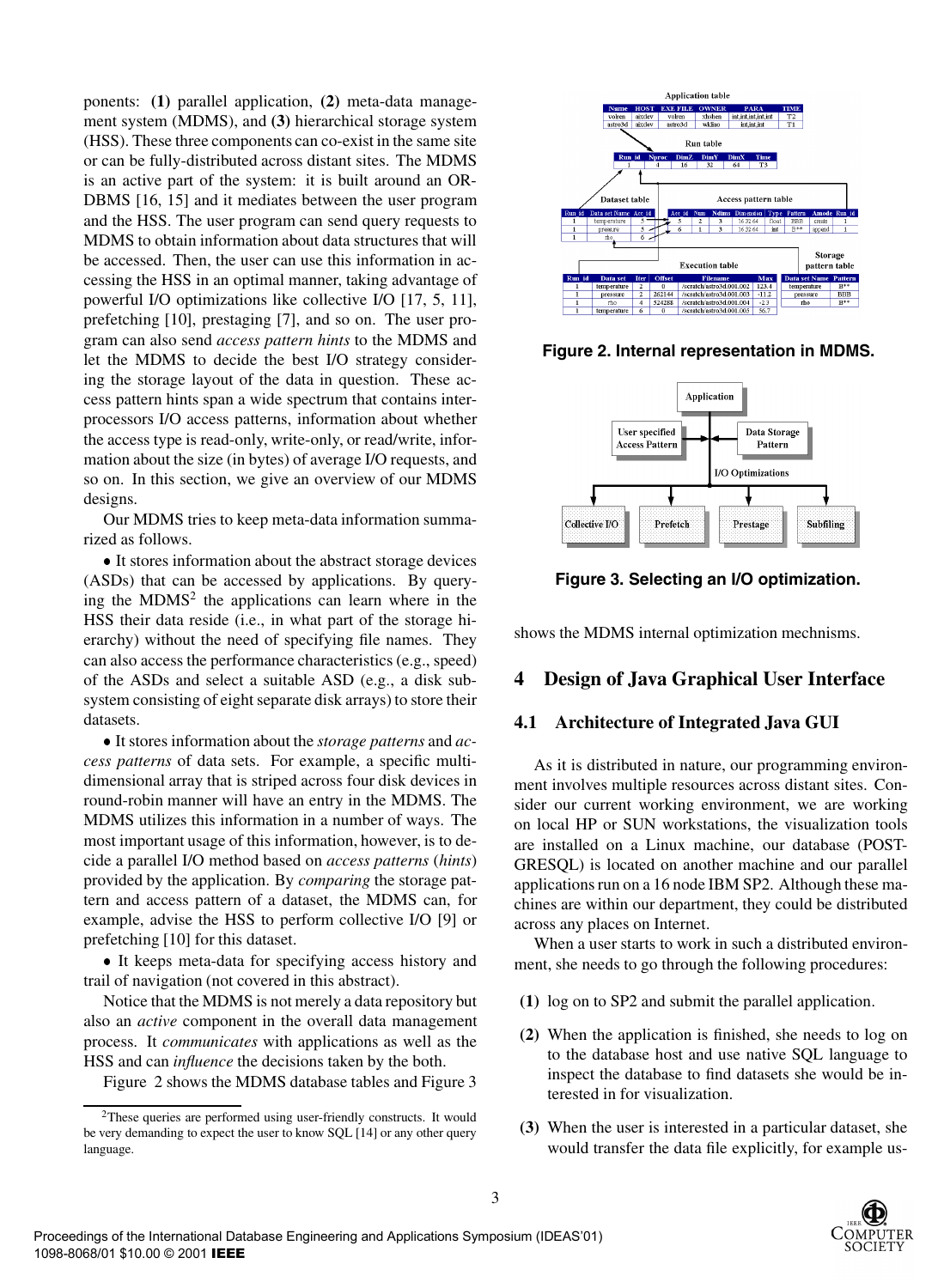

**Figure 4. Java GUI in overall system.**

ing ftp, from SP2 where data are located to the visualization host where visualization tools reside.

- **(4)** Log on to the visualization host (DATA) and start the visualization process.
- **(5)** Repeat steps 2-4 as long as there exist datasets to be visualized.

Obviously, these steps might be very time-consuming and inconvenient for the users. To overcome this problem (which is due to the distributed nature of the environment), an integrated Java graphical user interface (GUI) is implemented and integrated to our application development environment. The goal of the GUI is to provide users with an integrated graphical environment that hides all the details of interaction among multiple distributed resources (including storage hierarchies).

We use Java because Java itself proves to be a key enabling access language and operating environment with support for all of our platforms of interest, including IBM AIX, Linux, Windows NT, Solaris, and others. Transparency is made possible by the many platform independent abstractions of Java, including process management (a built-in class), multithreading (a language feature), networking and streams (built-in classes), GUI components (the Abstract Windowing Toolkit), and database access (JDBC). In this environment, the users need to work only with GUI locally, rather than go to different sites to submit parallel applications or to do file transfers explicitly. Figure 4 shows how GUI is related to other parts of our system. It actively interacts with three major parts of our system:

• Interacts with parallel machines to launch parallel applications.

• Interacts with databases through JDBC to help users query meta-data from databases.

 Interacts with visualization tools to carry out visualization process.

#### **4.2 Main functions of GUI**

The main functions that GUI provides are described as follows:

- **Registering new applications** To start a new application, the user needs to create a new suite of tables for the new application. By GUI, the user needs only to specify attributes of run table that she would be interested in, and all the other tables will be created automatically with run table.
- **Running applications remotely** The applications are usually running somewhere on parallel machines such as SP2, which are specified by the user when she registers a new application. Therefore, remote shell command is used in GUI to launch the job on remote parallel machines. The user can also specify command line arguments in the small text fields. Defaults are provided and the user can change them as needed. The running results will be returned in the large text area. application: four processors are used and the sizes of datasets are 16\*16\*16.
- **Data Analysis and Visualization** Users can also carry out data analysis and visualization through our GUI. Data Analysis may come in a variety of flavors, it is quite application specific. For some applications, data analysis may simply calculate the maximum, minimum or average value of a given dataset, for some others, it may be plugged into the application and calculate the difference between two datasets and decide whether the dataset should be dumped now or later. Our system's current method of data analysis is to calculate the maximum, minimum and means of each dataset generated. From the GUIs point of view, it is no different than just submitting a remote job. Visualization is becoming an important approach in largescale scientific simulation to inspect the inside nature of datasets. It is often a little more complicated than data analysis: first of all, the users' interest in a particular data set may be very arbitrary. Our approach is to list all the candidate datasets by searching the database by user-specified characteristics such as maximum, minimum, means, iteration numbers, pattern, mode and so on. Then the candidates are presented in radio box for user to choose easily. Second, the datasets that are created by parallel machines, are located either at parallel machines or stored in hierarchical storage systems. But our visualization tools are installed at other places. Therefore, inside GUI, we transparently transfer the data from the remote parallel machine or hierarchical storage systems to the visualization host's local disks and then start the visualization process. This is implemented by having a server



4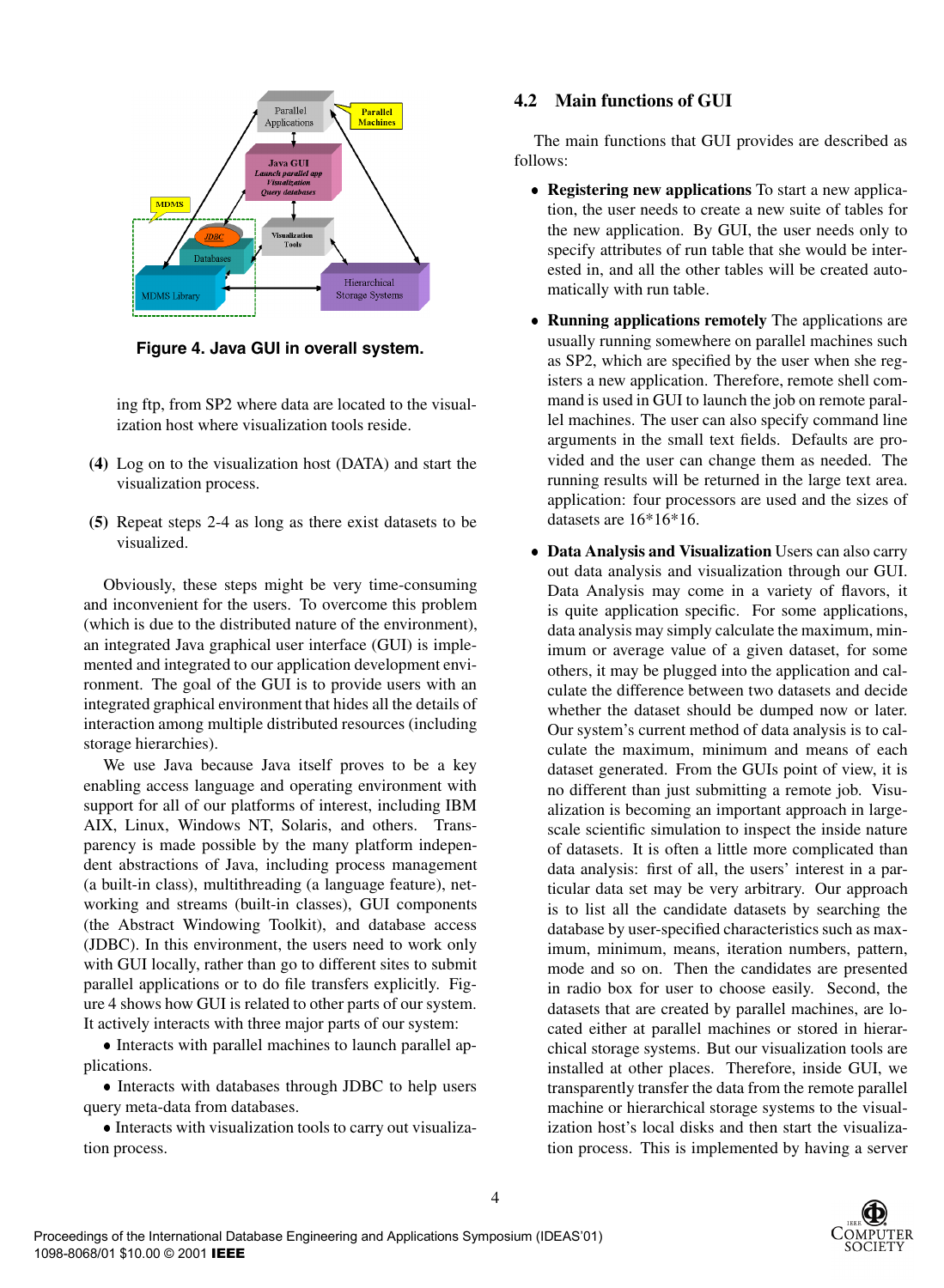program written in C running on the storage side and the GUI (in Java) serves as the client. The user does not need to check the database for interesting datasets or do data transfer explicitly. Our current visualization tools include Visualization Toolkit (VTK), Java 3D, XV etc.

 **Table browsing and searching** Advanced users may want to search the database to find datasets of particular interest. So the table browsing and searching functions are provided in our GUI. The user can just move the mouse and pick a table to browse and search the data without logging on to a database host and typing native SQL script.

# **5 I/O Latency Reducing for Interactive Visualization**

Our GUI can help the user work at a single site without consulting a variety of distributed components explicitly. A potential problem in this environment, however, is the I/O response time when the user carries out interactive visualization (VTK) on a sequence of datasets. Note that visualization tools such as VTK etc are usually installed on sequential workstations, while the datasets generated by parallel applications may be stored on the disks of parallel computing systems or on a remote storage system such as tertiary storage systems like HPSS [7]. Therefore, these datasets need to be first transfered to the local site from remote storage. As the data size could be large and the physical distance could be long, the I/O response time is significant. It is quite annoying that the user has to wait for tens of seconds for the availability of the data after she has launched the visualization process on a dataset. To reduce the I/O latency, a naive approach is that the user explicitly transfers all the data to the local disks first and then starts visualization process. The problems of this approach, however, are three-fold. First, the user has to deal with specific file names and locations manually which are very inconvenient; second, the user may not be sure what datasets she might use in the future and finally, the overall time is still long since the I/O time is not overlapped with the visualization process.

In this section, we present a scheme to address the problems of naive approach. By using prefetching and caching techniques, our approach can effectively hide the I/O latency, improving overall visualization performance in GUI. The basic idea of our approach is that when the user is working on a dataset (visualization), we make a prediction on what the next dataset that might be accessed, then spawn another thread to perform remote I/O and caches it on the local disks. Since visualization process with human interaction is slow, there is ample time to overlap prefetching. In addition, the I/O response time for the next dataset can be significantly reduced when the required dataset can be serviced on local disk cache.

We use database to keep track of data locations and access history. Two tables are created in the database. One table is called *data-access-trace*, whose attributes (fields) include application name, dataset name, iteration number, date and time, run id etc. This table keeps all the datasets visualized by the user. Another table is called *datacache*, whose attributes (fields) include, application name, dataset name, iteration number, local directory and reference counter. It keeps information about what datasets are currently cached on the local disks and how many times they are accessed by the user.

The key issue for prefetching is to decide which dataset should be fetched. In Section 2 we introduced an astrophysics application which is a representative of many scientific applications. We can see that many scientific applications generate time-serial datasets (each dataset is stored in a separate file) and these datasets will also be accessed by visualization tools one by one in time order. For example, by visualizing datasets'temperature' from time step 0 to 20, the user can know how temperature changes as simulation goes on. This characteristic is good for prediction, because the next time step dataset is the best candidate for prefetching. Figure 5 (column 1,2) shows the results of prefetching. The I/O response time can be reduced significantly.

As some applications may take many time steps and the user may not always visualize all of them. For example, to have a quick view of how dataset 'temperature' changes as simulation goes on, the user may only pick part of data files in a strided manner such as temperature-9-0, temperature-9-2, temperature-9-4, etc. In this case, the naive prefetching would not help. To address this problem, we proposed an 'adaptive stride' scheme. In this approach, the previous stride is used to predict next dataset. For example, after datasets temperature-9-0 and temperature-9-2 are accessed, we predict the next dataset should be temperature-9-4 since the last stride is 2. Figure 5 (column 3,4,5) shows the results. The adaptive approach dramatically reduces I/O latency. For some cases, the user may be interested in multiple datasets. For example, the changes of temperature and pressure may influence with each other, so the user may inspect temperature and pressure datasets alternatively. The adaptive stride prefetching can still deliver significant performance improvement in Figure 5 (column 6,7,8).

Another scenario could happen is that the datasets to be visualized may not have fixed stride. By checking the data access history in table *data-access-trace* of previous runs, we can still make a good prediction since the user may change run-time parameters for each run and may still interested in the same set of datasets. Figure 5 (column 9, 10) shows the results.